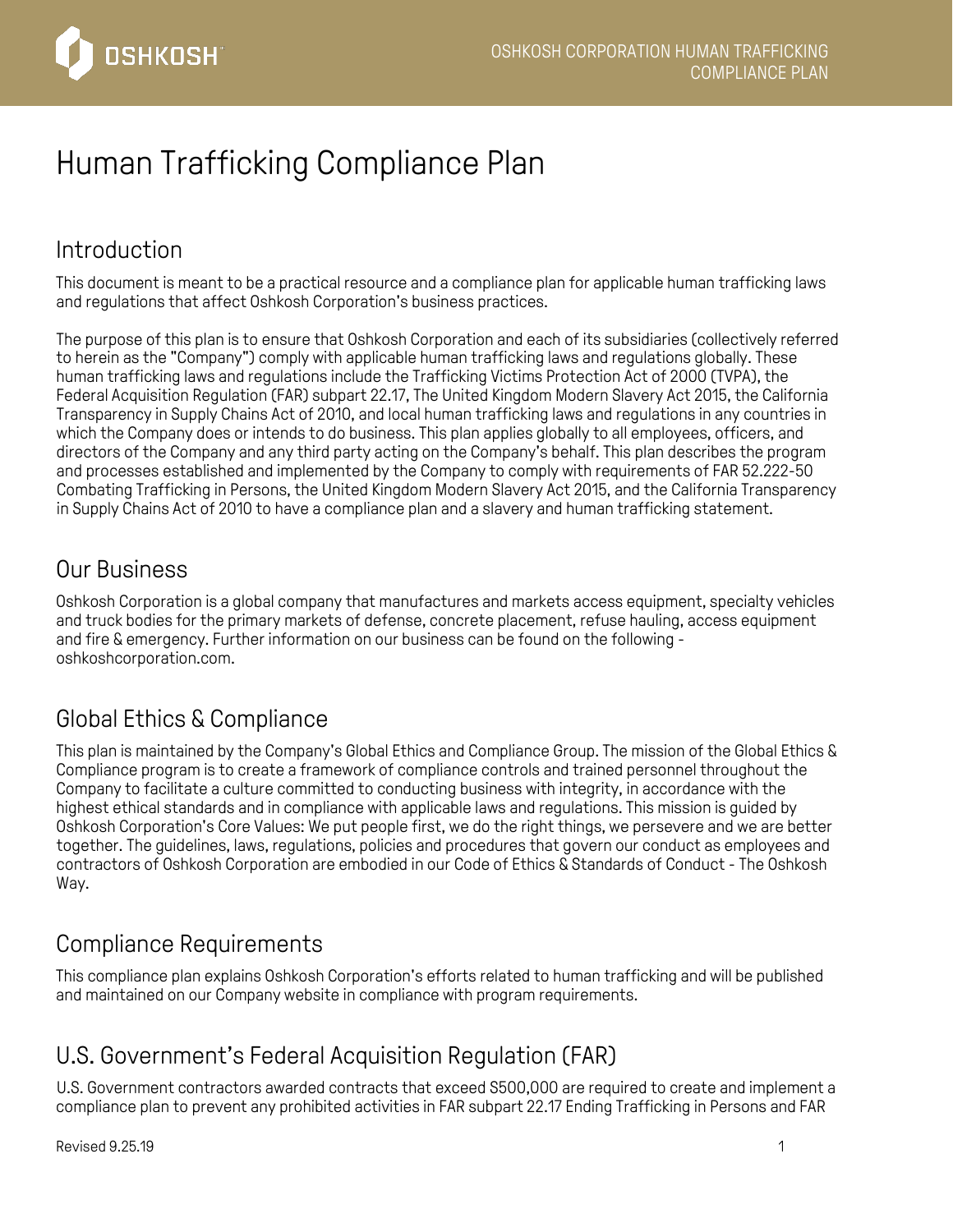52.222-50 Combating Trafficking in Persons. The compliance plan must be maintained throughout the performance of the contract and must be appropriate to:

- the size and complexity of the contract; and
- the nature and scope of the activities to be performed for the Government, including the number of non-United States citizens expected to be employed and the risk that the contract or subcontract will involve services or supplies susceptible to trafficking in persons.

The Company must provide the compliance plan to the Contracting Officer upon request and must post the relevant contents of the compliance plan at the workplace and on the Company's public website.

Our Company must notify our employees of the government's no-tolerance policy to human trafficking and must enforce penalties against our employees for non- compliance with the government's policy (penalties include but are not limited to: removal from the federal contract, reduction in benefits, and termination of employment). Our Company must fully cooperate with human trafficking related investigations and immediately notify the contracting officer and appropriate agency inspector regarding any "credible information" regarding a human trafficking violation by any of our employees. Our Company must also implement a compliance plan to train and educate our employees on human trafficking.

# California Transparency in Supply Chains Act

The California Legislature passed the California Transparency in Supply Chains Act of 2010 with the goal of ensuring that large retailers and manufacturers provide consumers with information on the organization's efforts to eradicate human trafficking in supply chains. Entities are required to disclose such efforts on their Company website.

### United Kingdom Modern Slavery Act 2015

The United Kingdom Modern Slavery Act 2015 is the first European initiative aimed at eliminating modern slavery and human trafficking from supply chains. The Act requires businesses to publish a slavery and human trafficking statement each fiscal year disclosing efforts to ensure that supply chains are free from slavery and human trafficking.

# Human Trafficking Policy – Oshkosh Corporation Corporate Policy

Human Trafficking is the subjection of persons to exploitative conditions that are tantamount to slavery. Human trafficking occurs when one person obtains or holds another person in compelled service via involuntary servitude, slavery, debt bondage, and/or forced labor. The U.S. government has a zero-tolerance policy against severe forms of human trafficking. Oshkosh Corporation also has a zero-tolerance approach towards human trafficking and requires that all Company employees, officers, and directors and any third party acting on behalf of the Company comply fully with applicable human trafficking laws and regulations.

The Company prohibits its employees and all subcontractors and agents from:

- Engaging in severe forms of trafficking in persons;
- Procuring commercial sex acts;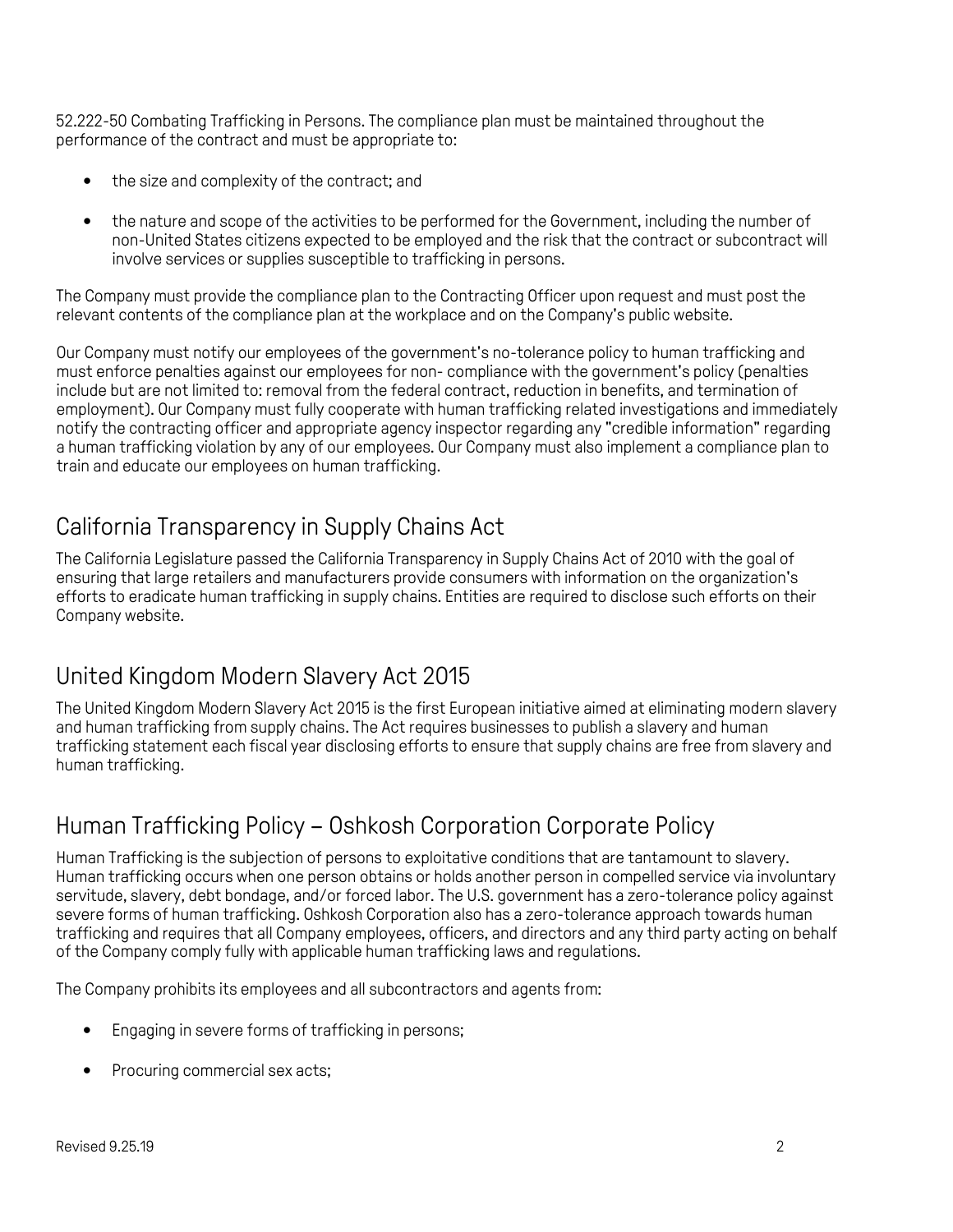- Using forced labor:
- Destroying, concealing, confiscating, or otherwise denying an employee access to the employee's identity or immigration documents, such as passports or drivers' licenses, regardless of issuing authority;
- Using misleading or fraudulent practices during the recruitment of employees or offering of employment, such as failing to disclose, in a form and language accessible to the employee, basic information or making material misrepresentations during the recruitment of employees regarding the key terms and conditions of employment, including wages and fringe benefits, the location of work, the living conditions, housing and associated costs (if employer or agent provided or arranged), any significant costs to be charged to the employee, and, if applicable, the hazardous nature of the work;
- Using recruiters that do not comply with local labor laws of the country in which the recruiting takes place;
- Charging employees recruitment fees;
- Failing to provide return transportation or pay return transportation costs upon the end of employment, for certain employees who are not nationals of the country in which the work is taking place (with some exceptions as specified under FAR 52.222-50(b)(7);
- Providing or arranging housing that fails to meet the host country housing and safety standards; and
- If required by law or contract, failing to provide an employment contract, recruitment agreement, or other legally required work document at least five days before an employee writing in a language the employee understands and contain a detailed description of the terms and conditions of employment.

### **Definitions**

Severe Forms of Human Trafficking - sex trafficking or the recruitment, harboring, transportation, provision, or obtaining of a person for labor or services, through the use of force, fraud, or coercion for the purpose of subjection to involuntary servitude, peonage, debt bondage, or slavery.

Commercial Sex Act - any sex act on account of which anything of value is given to or received by any person.

Forced Labor - knowingly providing or obtaining the labor or services of a person:

- 1.
- 1. By threats of serious harm to, or physical restraint against, that person or another person;
- 2. By means of any scheme, plan, or pattern intended to cause the person to believe that, if the person did not perform such labor or services, that person or another person would suffer serious harm or physical restraint; or
- 3. By means of the abuse or threatened abuse of law or the legal process.

Involuntary Servitude - includes a condition of servitude induced by means of:

1. Any scheme, plan, or pattern intended to cause a person to believe that, if the person did not enter into or continue in such conditions, that person or another person would suffer serious harm or physical restraint; or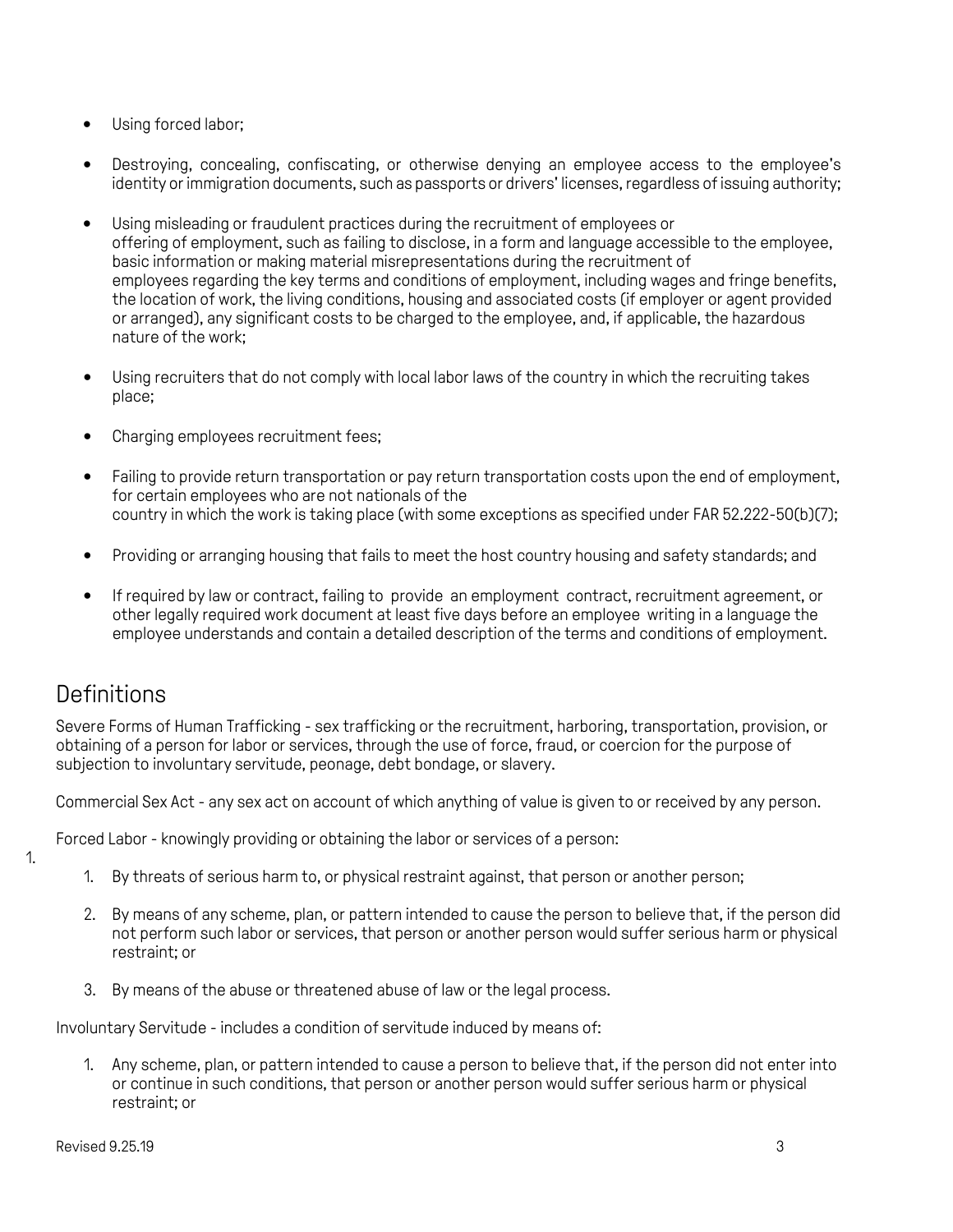2. The abuse or threatened abuse of the legal process.

#### Employee Awareness Program

The Company has developed and implemented an awareness program to inform all employees about the U.S. and U.K. government prohibitions against human trafficking related activities, the activities prohibited, and the actions that will be taken against the employee for violations. Our employees are trained on:

- The Company Human Trafficking Policy and the Company's Code of Conduct, The Oshkosh Way;
- Consequences for violating Company policies; and
- The violation reporting process.

The Company offers additional training for employees with direct responsibility for supply chain management to increase their awareness of the risks of slavery and human trafficking and ways to mitigate those risks.

### Employee Reporting Process

Company employees are not expected to always know what to do in every situation. However, employees have a duty to seek help if something is unclear or causes concern and must speak up if they see or suspect conduct that creates the risk of a legal or ethical violation. This can always be done anonymously.

If employees want to report a concern or potential violation, multiple resources are available. Company employees are encouraged to contact:

- a Supervisor/Manager,
- the Human Resources department,
- the Global Ethics & Compliance Group,
- the Legal Department,
- contacts identified in corporate policies and procedures, or
- the Code Connection Helpline (1.866.554.3844 [orwww.tnwinc.com/reportline/Oshkosh\)](http://www.tnwinc.com/reportline/Oshkosh))

The Code Connection Helpline also has international country helpline numbers which are available on the Company intranet site and on the Code Connection Helpline website. Additionally, activity inconsistent with this policy prohibiting trafficking in persons can be reported, without fear of retaliation, to the Global Human **Trafficking** 

Hotline at 1.844.888.FREE or emai[l help@befree.org.](mailto:help@befree.org)

Please refer to our Company Code of Conduct, The Oshkosh Way, for more detailed information on how to use the Code Connection Helpline and our Anti-Retaliation Commitment.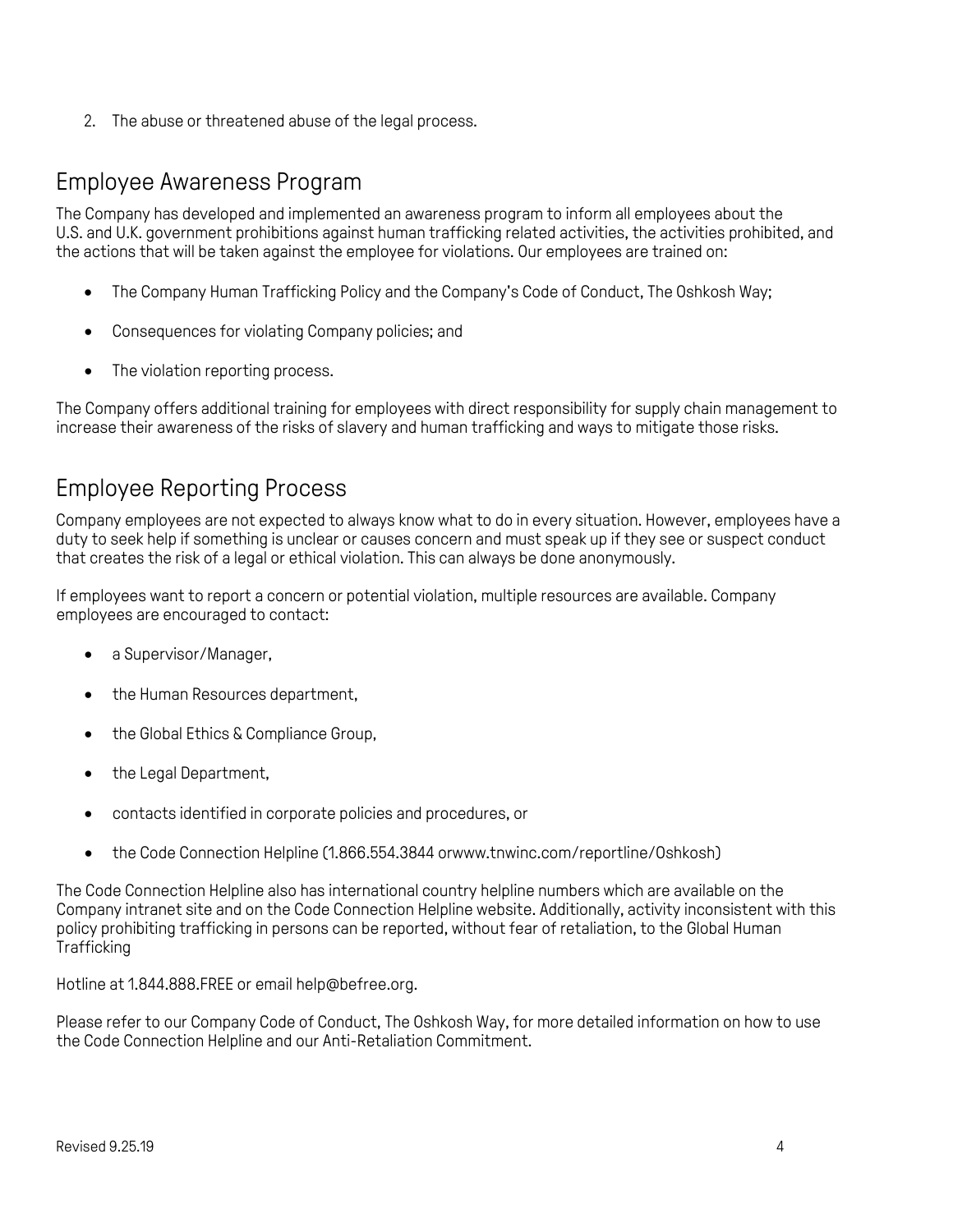# Recruitment and Wage Plan

In compliance with the laws and regulations regarding recruitment and wage plans, the Company has a compensation approach to provide competitive compensation compared to similar industries, organizational size, and geographic market. Within compensation the Company strives to recognize pay for performance of the individual employee as well as the education, skill, responsibilities, and related factors for the job. The Company has global compensation guidelines for our domestic and international locations. Oshkosh Corporation prohibits noncompliance with applicable minimum wage laws and requirements. The Company will provide employees with at least the minimum wage required by law and provide benefits and overtime compensation in compliance with applicable laws. When recruiting for contractors or subcontractors, our Company works with reputable third-party vendors that use a service agreement which prohibits vendors from charging recruitment fees to employees.

# Housing Plan

In compliance with all applicable laws and regulations, Oshkosh Corporation believes that workers have the right to a safe and healthy workplace that meets or exceeds international health and safety standards. If any worker is provided housing by Oshkosh Corporation, the Company will ensure that the housing provided meets or exceeds host-country housing and safety standards. Oshkosh Corporation works with a third-party global relocation company to provide workers with proper housing for their work assignments.

# Supply Chain

Our Company is committed to conducting business in accordance with our Code of Ethics and Standards of Business Conduct, The Oshkosh Way. We require all of our suppliers to have a clear understanding of our expectations and to comply with them in business practice. All suppliers are expected to read and fully comply with the principles in the Supplier Code of Conduct and The Oshkosh Way as a condition of doing business with our Company. The Oshkosh Way outlines the principles and requirements applicable to all of Oshkosh's suppliers where a supplier lacks its own code of ethics or its code contradicts or ignores any of its specific provisions. Unless local law limits a provision, or it specifically says otherwise, there are no exceptions to any of the principles or requirements of The Oshkosh Way.

# Monitoring

Oshkosh Corporation's purchasing organization is responsible for supporting and evaluating suppliers and may engage in monitoring activities to assess compliance with this Code of Conduct including onsite inspection of facilities and review of books and records. Oshkosh Corporation reserves the right to carry out unannounced inspections of suppliers either by internal Oshkosh Corporation staff or by a third party chosen by the Company.

#### Risk Assessment

Our Company is committed to our zero-tolerance policy towards human trafficking and assesses the risks of human trafficking in our business and supply chain using the Trafficking Victim's Protection Act (TVPA) tier system and the annual Trafficking in Persons report compiled by the U.S. Department of State.

Using this risk-based approach, our Company has identified areas where our business and/or supply chains may be vulnerable to slavery and human trafficking and identified steps taken to manage that vulnerability.

Our Company provides our human trafficking policy to all of our employees along with training on human trafficking and The Oshkosh Way. Our Company's suppliers receive our Supplier Code of Conduct, The Oshkosh